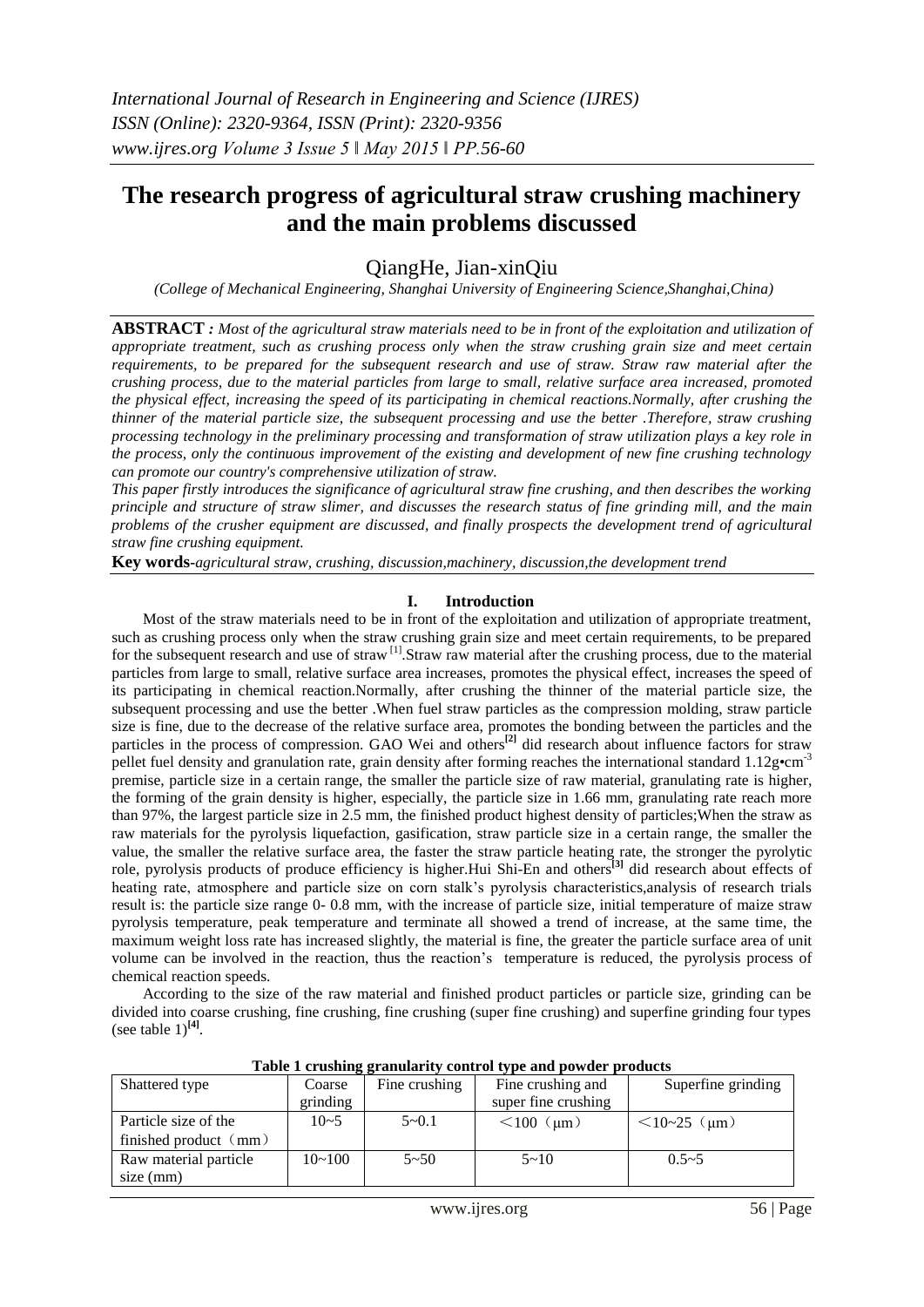Therefore, straw crushing processing technology in the preliminary processing and transformation of straw utilization plays a key role in the process, only the continuous improvement of the existing and development of new fine crushing technology can promote our country's comprehensive utilization of straw.

In China, mill has several decades of development time, because of hammer type crusher advantages of simple structure, good versatility and strong adaptability, at present, straw fine crushing equipment widely used hammer type crushing structure. This paper firstly introduces the significance of agricultural straw fine crushing, and then describes the working principle and structure of straw slimer, and discusses the research status of fine grinding mill, and the main problems of the crusher equipment are discussed, and finally prospects the development trend of agricultural straw fine crushing equipment.

### **II. Straw Principle and Structure of Fine Crusher**

Traditional straw fine crusher working principle is: the biomass straw cut off by the other crushing machinery such as Guillotine cutting machine are fed into crushing chamber by feeding mouth, through highspeed rotating hammer blow, resulting in a certain degree of crushing, at the same time, material at high speed was thrown on the tooth plate and sieving slice in the interior of crushing roomand through tooth plate collision, the screen piece rub to obtain further grinding .Crushing process is repeated in the crushing room, until the material can be through the mesh. According to the feeding way, it is divided into tangential and top feed two types, its structure diagram as shown .

Hammer crusher system generally consists of feeding device, the body, the rotor, tooth plate screen (plate), discharging device, and control system and other parts. Set of hammer frame plate and the hammer of the rotor is supported by the bearing inside the body,An upper body installs teeth plate, a lower body installs screen films surrounded the whole rotor, which form a crushing chamber. Hammer of connection around the perimeter of the hammer frame plate with peg, between the hammer are spacers (or gaskets), Hammer of stagger to each other**,** evenly arranged along the axial distribution according to certain rule. Hammer crusher structure as shown in fig.1.



a.Tangential feed type**b.** Top feed type 1-Feed port 2- rotor 3-Hammer 4-Screen mesh 5-spout 6-Tooth plate 7-Crushing chamber Fig.1 Hammer type crusher structure diagram

#### **III. The Current Research Status of Agricultural Straw Crushing Machinery**

In recent years, for fine crushing equipment uneven grinding particle size, high power consumption and low degree of electricity production, crushing and separation efficiency of the hammer type crusher carried out extensive research, thus it appears the different types of grinder.

#### **3.1The Crushing Mill that Changes the Shape of the Cavity**

In view of the hammer type crusher, the existence of the material circulation layer causes crushing and separation efficiency low. A lot of people trying to change the shape of the crusher's crushing cavity to destroy the formation of circulation layer, so as to improve the efficiency of separation, mill appears with different shape of the crushing cavity, likes water droplets shape, oval, eddy current type, especially, water droplets form are the most widely used. The several crushing cavity shape of crusher in crushing the improvement of performance has been made, but the effect is not very good.To seek better ways of improvement, LIU Wei Fengand others<sup>[5]</sup> from mechanical and electrical engineering college of Inner Mongolia agricultural university are on the basis of the analysis of the crushing mechanism of mill, put forward the screen piece into trapezoidal round into the crushing chamber, although using trapezoidal screen pieces than the original structure is complicated, but in theory, it will be very good mill grinding efficiency, improve its performance, because it can effectively destroy crush interior circulation layer, the second is to increase screen manage area, three is to strengthen the grinding performance.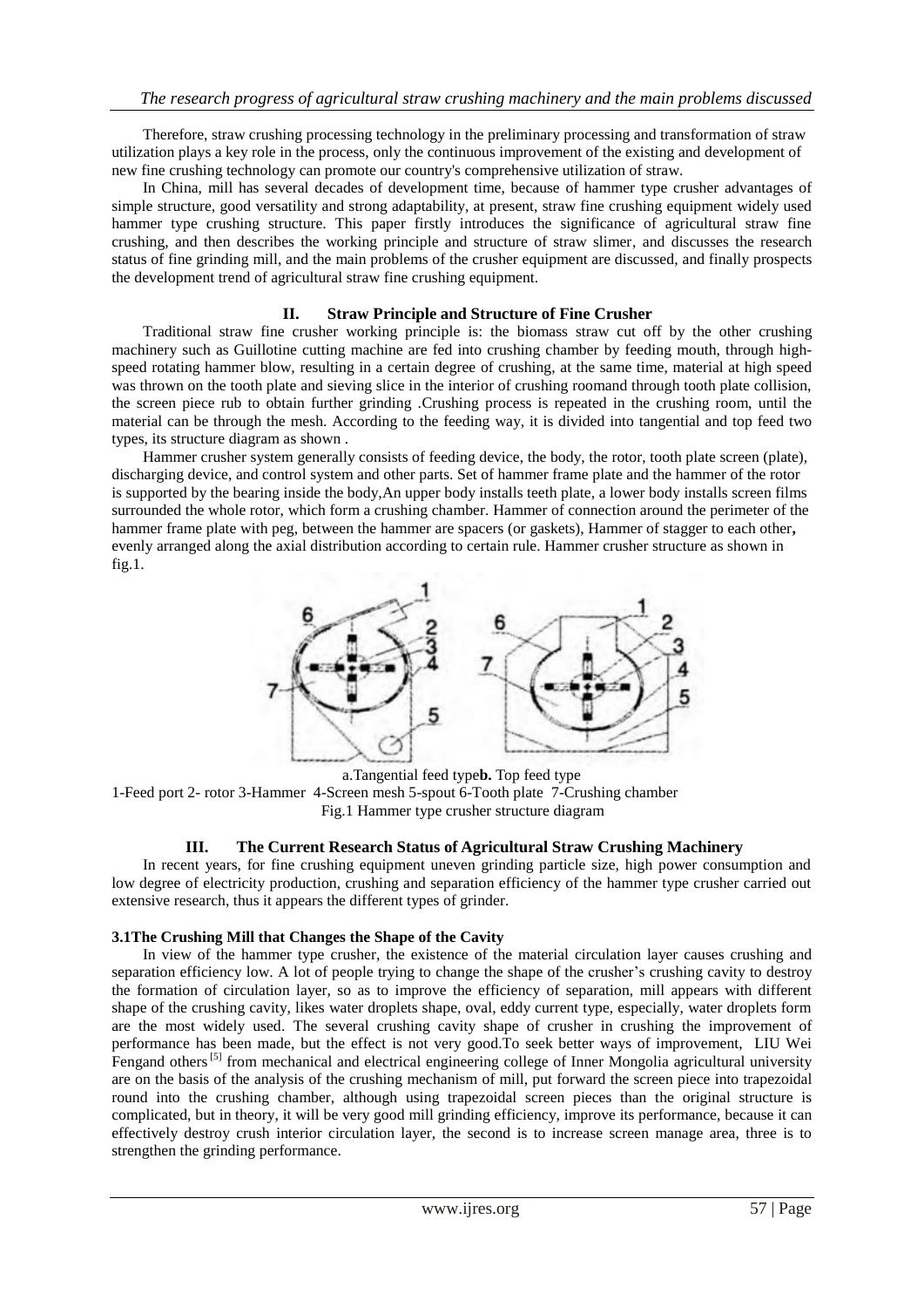#### **3.2Introducing Vibration Mill In the Separation Device**

Shanghai Spring Valley Industrial Co., Ltd. **[6]** put forward and developed vibrating hammer crusher, its technical characteristic is a cross wide type multilayer sieve, sieve piece divides inner and outer sieve, which uses sieve's high frequency severe vibration, destroys the circulation layer, mesh opening rate always be high, increases yield and grain size uniformity, the hammer type crusher separation efficiency is also improved.

Fu Min andothers**[7]** from northeast forestry university develop a new type of straw pulverizer, through the increase the number of hammer and terminal velocity, and the axial vibration sieve type so as to realize the rapid screening of the crush of finished material, according to the sample test result is a kind of efficient fine granularity of straw crusher.Hammer crusher structure as shown in fig.2.



1-material outlet 2-micro vibration motor 3- bearing pedestal 4-vibration sieve bracket 5-air inlet 6-vibrating spring 7-end plate 8-hammer 9-axis pin 10-hammer frame plate11-spindle 12-coupler 13 -motor 14-feed port15 tooth plate 16-sieving slice 17-crushing chamber

Fig.2 axial vibration sieve type straw crusher structure diagram

#### **3.3Separation Device Modified Mill**

Inner Mongolia university of science and technology<sup>[8] [9]</sup>developed a new kind of screening machine hammer type material of the crusher on the basis of improvement to the traditional hammer type crusher structure, the crushing room doesn't install the screen, but the screen is installed in the separation plant export position, it eliminates the crushing chamber circulation layer, Hammer crusher structure as shown in fig.3.

Shredded material ejection in the hammer effect and high speed rotating hammer formed under the action of the airflow to be delivered to the separation device of screen to screen, conform to the requirements of the granularity of the material sieving isolated, not through the screen of the material in the center of gravity and the crushing chamber through the back under the dual role of negative pressure feeding tube back into the crushing chamber and then continue to pieces, and so on of crushing, conveying, screening, back to crush until all material complete crushing material, more work.



1-rack2- crushing chamber3- return Tube4- sieving slice5- separation device6- hammer7-tooth plate 8- material outlet 9- opening outlet 10- feeding back outlet 11- material inlet

Fig.3 new hammer mill structure diagram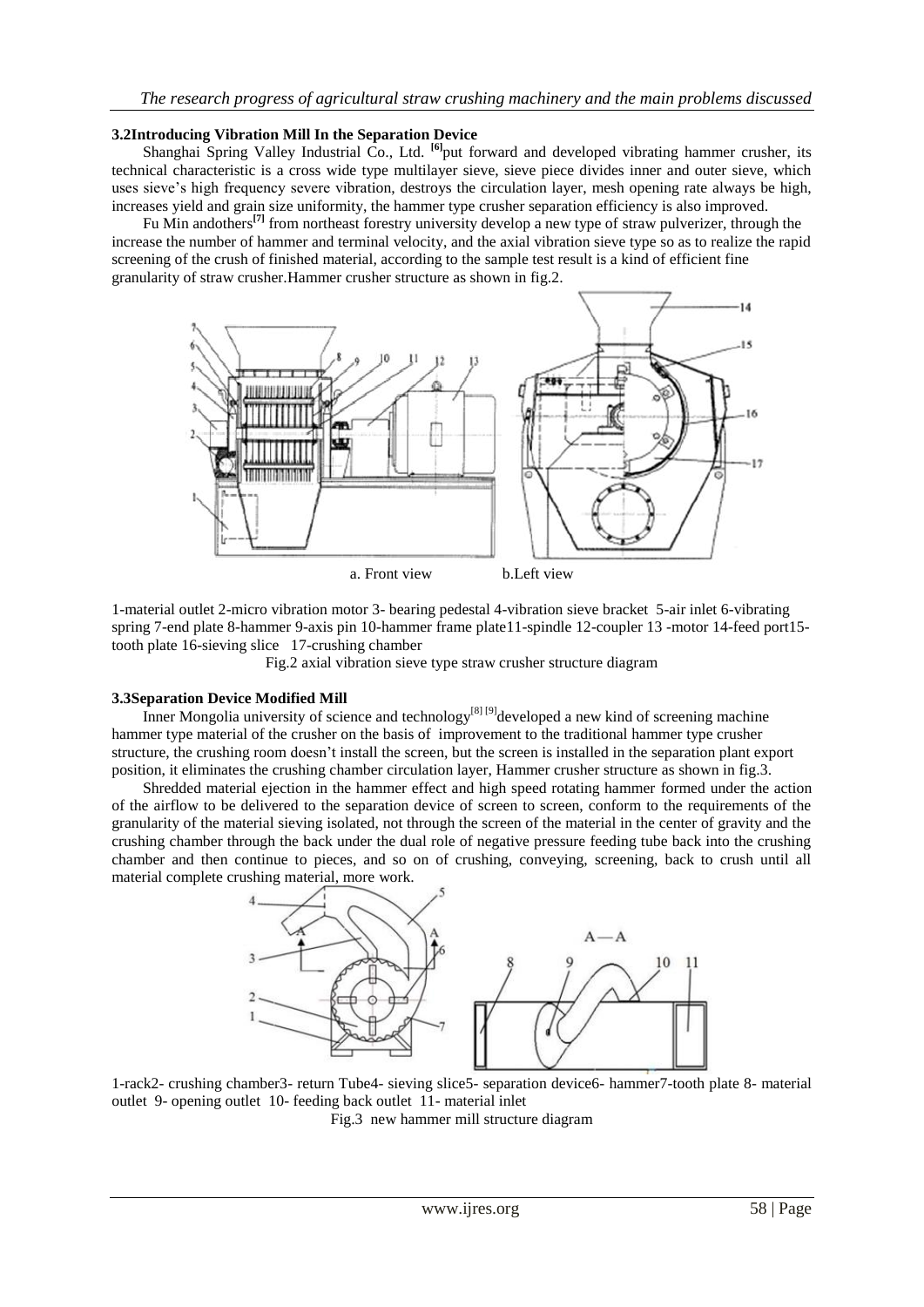#### **3.4 Multi-stage Crushing Way and New Technology-Based Modular Mill**

Multistage mill generally adopts the structure of the axial double crushing chamber, primary crushing chamber formed by a cutting device and a hammer plate structure, mainly to finish coarse grinding material processing; Generally, the secondary crushing chamber that adopts thin hammer type structure for further fine crushing materials to meet the requirements of grinding particle size of particles and through the sieve isolated.

Heilongjiang agricultural mechanical engineering research institute<sup>[10]</sup>has developed a new type of combined straw crusher. On the structure, it adopts single chamber structure to cut materials in the axial direction, crushing chamber is made of super wide type and double cavity crushing structure, and two crushing chambers are full of high density and different thickness hammers .On the processing technology, unlike traditional pulverizer,both to rub and to crush in a crushing chamber, but by the first chop in chop room processing into stem pieces, then under the action of wind are sent to knead cavity processing into filaments, the last to be delivered to the crushing cavity processed into particles. The machine has some characteristics such as simple structure, simple process, low energy consumption and low production cost.Hammer crusher structure as shown in fig.4.



1-transmission system 2-feeding system 3-the wind a discharging system 4-crushing chamber 5-crushing assembly 6-cubbing cavity 7-cubbing assembly 8-chopping cavity 9-chopping assembly Fig.4 new straw crusher structure diagram

## **IV. Discussion OnMain Issues About Agricultural Straw Fine Crushing Equipment**

At present, the straw crushing machinery has have a certain scale and level, but also on structure and performance are widespread for sieving rate is low, screening difficulties lead to low productivity, high energy consumption, crushing material particle size uneven, adapt to the narrow range for the material, lead to shatter such problems as low efficiency, short service life.

In recent years, the emergence of the crushing chamber shape change, separation plant is introduced, the axial or radial movement of the grinder and composite crusher, sieving slice still installed around the hammer rotor group in the interior ofcrushing chamber, to some extent , these crushers can effectively destroy the circulation layer, but some material particles that meet the requirements of the granularity are still difficult to through the screen mesh, leading to excessive crushing, the crushed material is uneven, the material temperature rise high and waste more power. BAI Yu with others from Inner Mongolia university of science and technology design a new type of crusher, the screen isn't installed in the interior ofcrushing chamber, but in separation plant export position, which eliminates the crushing chamber circulation layer, effectively solves problems of the difficulty for screening of excessive crush, temperature rise, screen surface is easy to wear and tear. But due to the action from return tube's negative pressure, and the structure of the separation device, compared with the traditional mill, separation efficiency is lower , the researchers on the machine makes a detailed theoretical and experimental research to find out the reasons of the existence of the problem, but did not fundamentally solve these problems. Generally, to speed up the material through the screen mesh, mill can use suction device or pneumatic conveying device, but due to the existence of the material circulation layer inevitably leads to mill low screening efficiency, on the other hand, for materials with fiber , due to the size of the fiber shape is bigger and likes a needle, the existence of the screen surface can also lead to sieving rate low. Therefore, it can develop other efficient screening equipment instead of screen mesh, such as the use of cyclone separator for screening, particles do not conform to the requirements of the particle size through the pipeline return to the crushing chamber continue to smash.

Vibrating hammer crusher likes Shanghai Spring Valley Industrial Co., Ltd. put forward and developed, the direction of the crusher screen's the maximum amplitude is perpendicular to the direction of the rotor axis, it needs to strictly control the size of the amplitude, screen mesh or hammer easy to break, causing unqualified product size, material leakage and safety accidents, thus affecting the popularization and application.